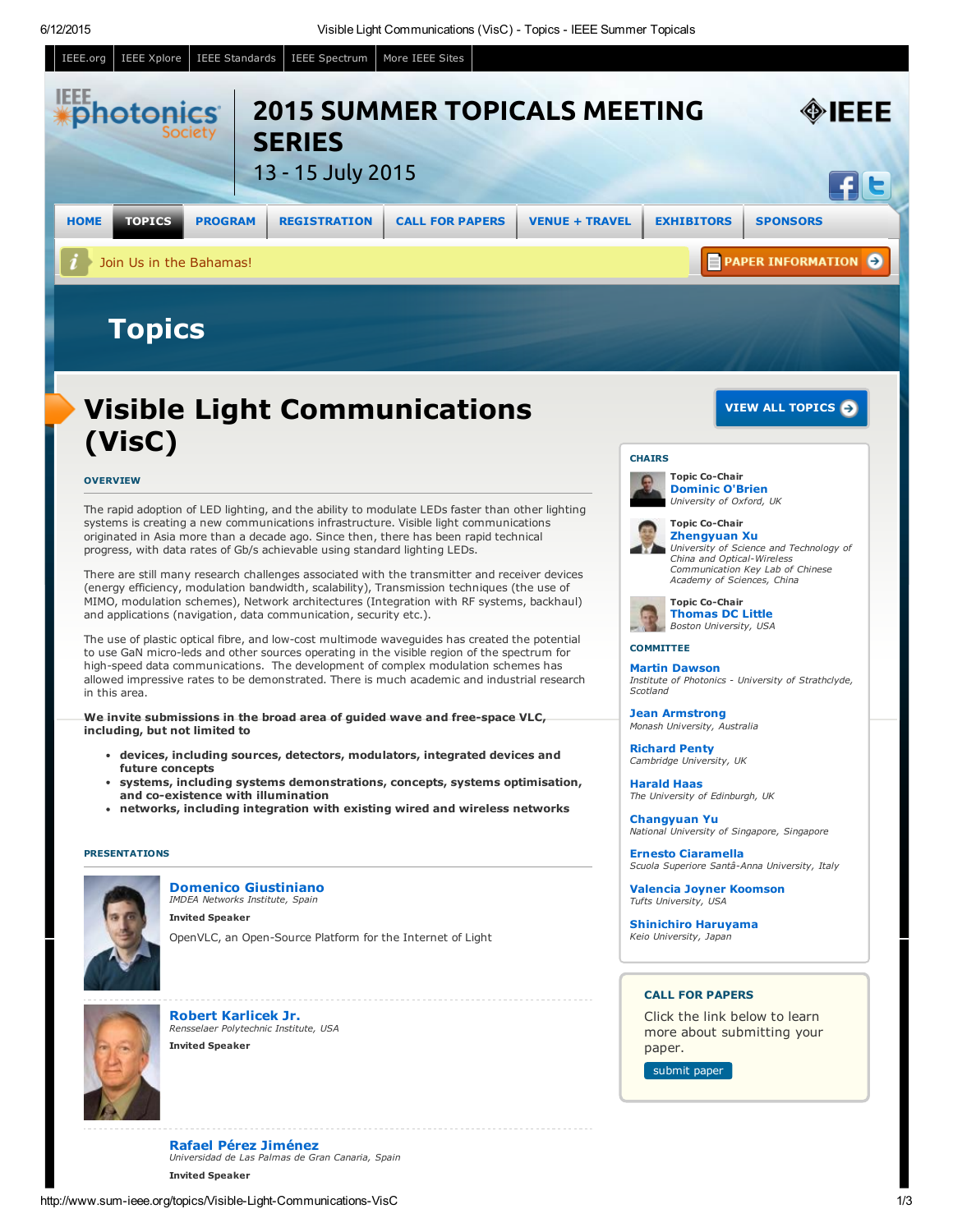### 6/12/2015 Visible Light Communications (VisC) Topics IEEE Summer Topicals

### VLC systems for Real-Time Indoor Location

Suat [Topsu](http://www.sum-ieee.org/topics/Visible-Light-Communications-VisC/) *University of Versailles, France* Invited Speaker

### Takaya [Yamazato](http://www.sum-ieee.org/topics/Visible-Light-Communications-VisC/Image-sensor-based-visible-light-communication-for-V2X)

*Nagoya University, Japan* Invited Speaker

Image sensor based visible light communication for V2X

Pavlos [Manousiadis](http://www.sum-ieee.org/topics/Visible-Light-Communications-VisC/Organic-semiconductors-for-visible-light-communication) *Organic Semiconductor Centre, SUPA, UK*

#### Invited Speaker

Demonstration of 2.3 Gb/s RGB White-light VLC using Polymer based Colourconverters and GaN micro-LEDs



#### Steve [Collins](http://www.sum-ieee.org/topics/Visible-Light-Communications-VisC/Single-Photon-Avalanche-Diodes-SPADs-in-Future-Free-Space-VLC) *University of Oxford, UK*

Invited Speaker

Single Photon Avalanche Diodes (SPADs) in Future Free Space VLC

### Robert [Henderson](http://www.sum-ieee.org/topics/Visible-Light-Communications-VisC/Avalanche-Diode-Devices-and-Circuits-for-Integrated-CMOS-VLC-Receivers) *University of Edinburgh, UK*

Invited Speaker

Avalanche Diode Devices and Circuits for Integrated CMOS VLC Receivers

## [Nan](http://www.sum-ieee.org/topics/Visible-Light-Communications-VisC/Advancing-the-capacity-of-LED-based-visible-light-communication-network) Chi *Fudan University, China*

Invited Speaker

Advancing the capacity of LED based visible light communication network

### Olaf [Ziemann](http://www.sum-ieee.org/topics/Visible-Light-Communications-VisC/Status-of-high-speed-data-transmission-over-large-core-Polymer-Fibers)

*Institute of the University of Applied Sciences Nunberg, Germany* Invited Speaker

Status of high speed data transmission over large core Polymer Fibers



### Mohsen [Kavehrad](http://www.sum-ieee.org/topics/Visible-Light-Communications-VisC/Indoor-Positioning-by-Light) *Pennsylvania State University, USA*

Invited Speaker Indoor Positioning by Light

### [Anagnostis](http://www.sum-ieee.org/topics/Visible-Light-Communications-VisC/Combining-Illumination-with-Visible-Light-Communications-From-Today-s-Technology-to-Future-Possibilities) Tsiatmas *Eindhoven University of Technology, Netherlands*

### Invited Speaker

Combining Illumination with Visible-Light Communications: From Today's Technology to Future Possibilities



# Invited Speaker

Lutz [Lampe](http://www.sum-ieee.org/topics/Visible-Light-Communications-VisC/Enhancing-the-Security-of-VLC-Links-Physical-Layer-Appproaches) *University of Britsh Columbia, Canada*

Enhancing the Security of VLC Links: Physical-Layer Appproaches